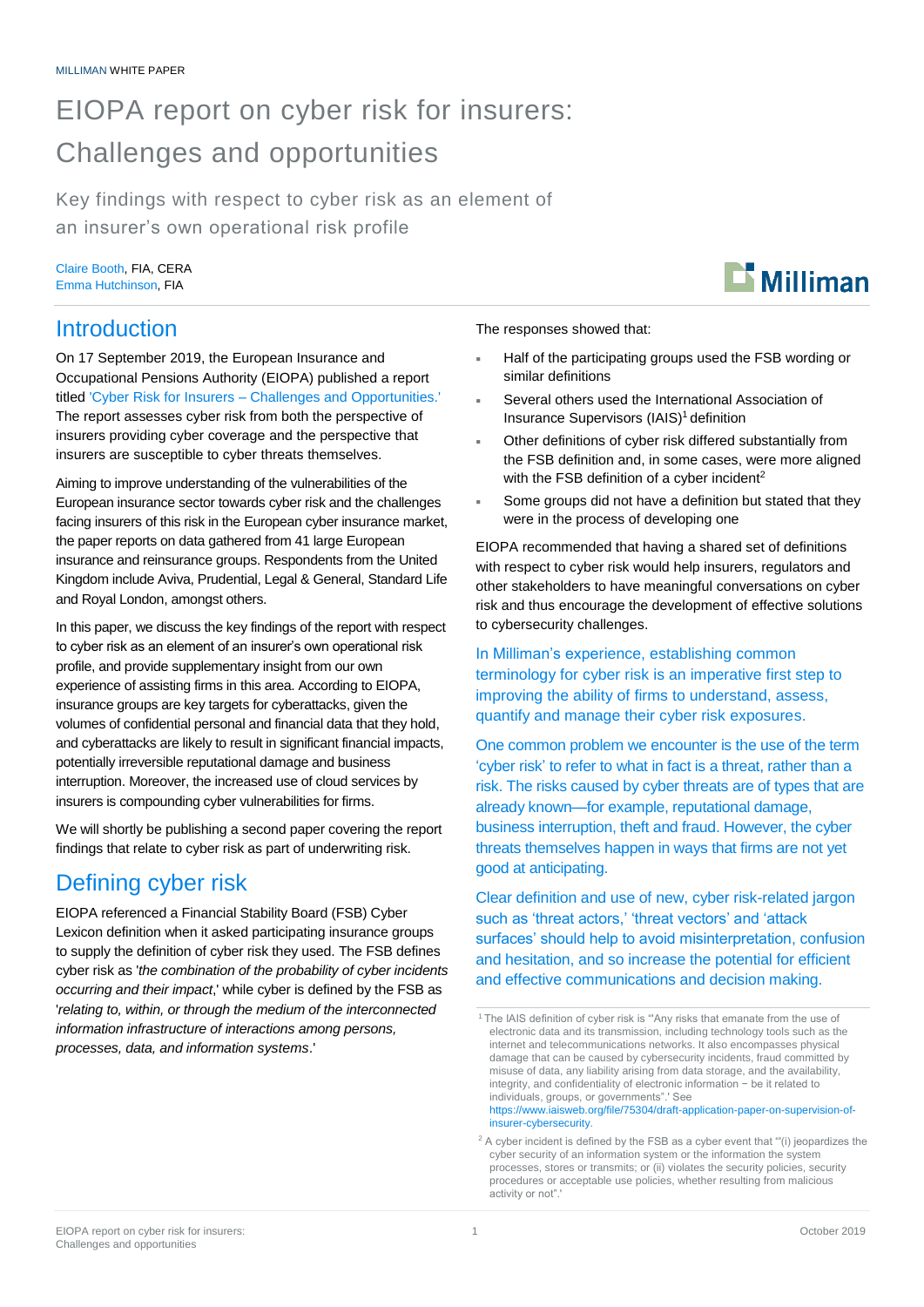### Assessing cyber risks

All participating insurance groups bar one provided their own assessments of cyber risk. In terms of how high-risk they rated themselves as a target for cyber threats, 28% of the groups evaluated themselves as high, 63% as medium and 10% as low.

Although it is likely that the groups considered have varying levels of cyber risk exposure and resilience, the discrepancy in responses may also be partly due to the fact that cyber risk is relatively new and complex, and so difficult to accurately assess and quantify.

In particular, with the advancement of technology, interconnectivity and the pathways into firms are growing exponentially. Collateral damage from mass cyberattacks is becoming more likely in addition to direct attacks on individual firms. This makes it very hard for firms to identify and monitor all of their weak points and effectively assess the likelihood and potential consequences of any particular threat hitting them.

Though most companies are conducting assessments and some type of measurement of cyber risk, most still fall short of meaningful quantifications. However, in light of the continued regulatory focus on cyber risk and increasing industry awareness of the need for effective cyber risk management, we anticipate that the market will gradually converge towards standard 'best practice' approaches, which should help to reduce unexplained variances in reported cyber risk exposures over time.

Identification of cyber risks was carried out through a number of methods, although all participating insurance groups used selfassessments. Self-assessments encompassed the use of expert judgement using internal data or, in some cases, quantitative models. The report found that the complexity and number of cyber events used to assess cyber risks varied: for example, some groups only focussed on common types of events such as malware, website defacements, data breaching or denial of service, whereas others considered a wider range of events.

Loss data collection was also used to identify cyber risks: some groups had been collecting data for a long period (more than 10 years), whereas others had collected data for only three or four years. Other identification processes included use of thirdparty assessments, gap and scenario analysis, inputs from the government and the industry and use of consultants and external experts for cyber defence reviews.

### Cyber vulnerabilities

Cyber events (as defined by the  $FSB<sup>3</sup>$ ) were reported to occur between 0 and 100 times during 2018 for approximately half of the participating insurance groups. For the rest of the sample, figures were in the regions of thousands and up to even billions. EIOPA pointed to the use of different cybersecurity tracking systems, some of which record a narrower definition of events than others, as the reason for the wide-ranging results. This highlights the need for uniform reporting or categorisation of cyber events across firms, in order to make data collection and analysis more effective.

The participating insurance groups reported that between 0% and 50% of cyber events became cyber incidents, with an average of 10% becoming incidents. Notably, the reported average time from occurrence to detection of the incident was under three days. EIOPA considered this a relatively short period of time.

Identifying cyber incidents can be a challenge for firms. Indeed, we have seen a number of cases where firms find out that they were attacked or breached many months, or even years, before they discover it. The unfortunate reality is that most insurers are underprepared for cyberattacks. Although they may have incident identification and response plans in place, these plans are typically not designed with cyber threats in mind nor are they continuously refreshed to reflect the rapid evolution of cyber threats. Therefore, when a real cyber incident occurs, it can often fall through the gaps.

The reported three-day timeframe from occurrence to detection is encouraging and better than what we might have expected in light of the associated challenge. It should be noted, however, that fast detection is a key component in terms of crisis management. Cyber incidents in particular can generate adverse outcomes and ripple through the business extremely rapidly, resulting in large and widespread damage. Therefore timely detection of cyber incidents remains a critical area of focus and improvement for firms.

<sup>3</sup> 'Any observable occurrence in an information system. Cyber events sometimes provide indication that a cyber incident is occurring.' See [https://www.fsb.org/wp-content/uploads/P121118-1.pdf.](https://www.fsb.org/wp-content/uploads/P121118-1.pdf)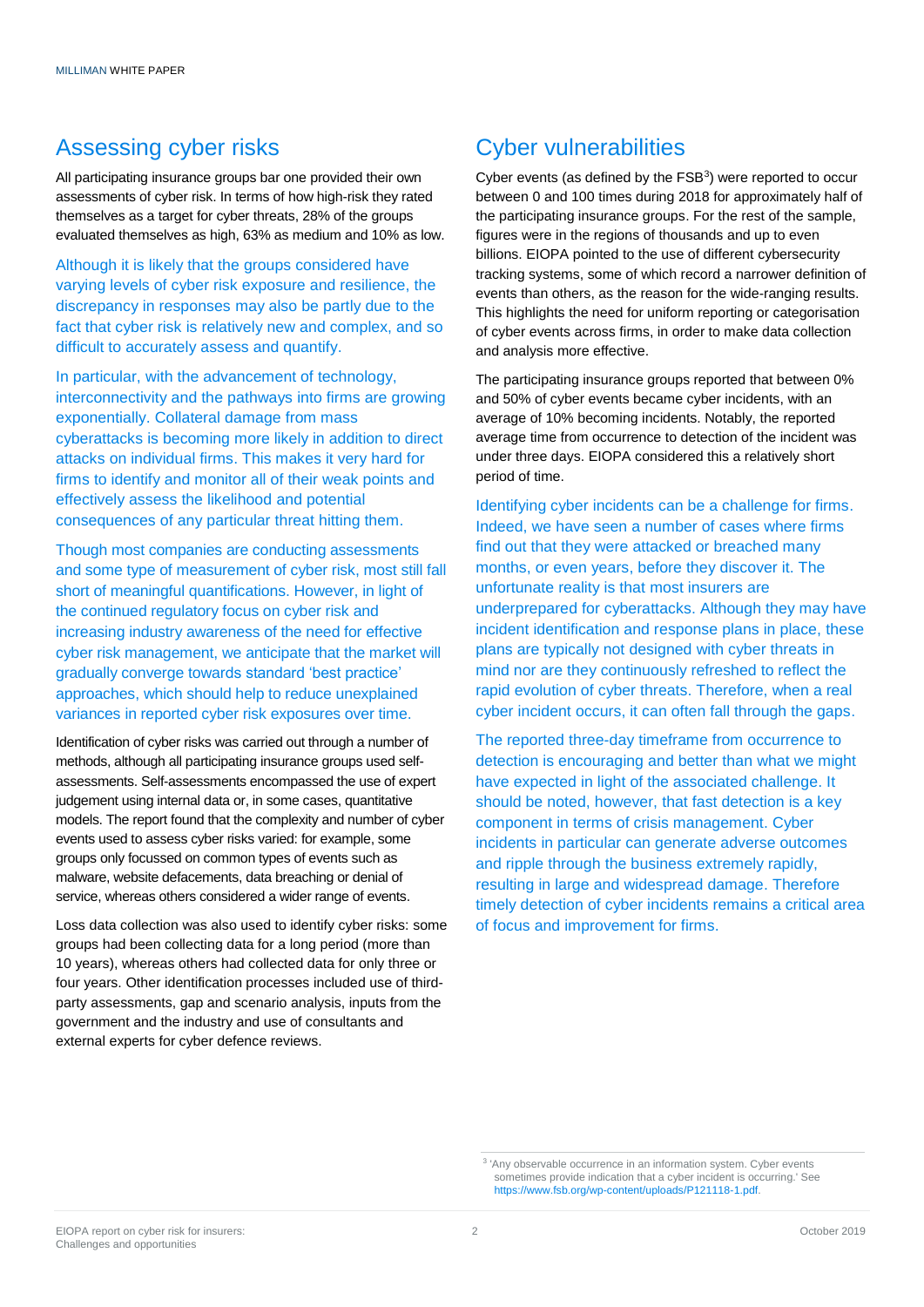### Types of cyber incidents

The most common types of cyber incidents noted by the participating insurance groups were:

- Phishing mails
- Malware infections (in particular, ransomware)
- Data exfiltrations
- Distributed denial of service (DDoS)

Malware infections were found to be the most costly incident, closely followed by phishing mails and DDoS. The most frequent problem experienced by the groups as a result of cyber incidents was business interruption, with costs for policyholders and third parties and data destruction and confidentiality breaches also reported as top impacts.

EIOPA, however, drew attention to the fact that cyber threats are constantly evolving and so, to ensure cyber resilience, firms should focus on addressing new, emerging threats beyond those mentioned in its report.

The extent of damages from phishing mails is not unexpected—human vulnerability is often the main vulnerability we encounter for our insurance clients. Firms are only as strong as their weakest links in terms of cyber resilience and so it is of vital importance that all staff across the business are both informed and engaged through continuous training and establishing the right culture, encompassing tone-from-the-top, clear policies and procedures and accountability. Dedicated information technology (IT) support and controls (for example, email filtering) can also go a long way to protecting the business.

As EIOPA says, problematically, cyber threats are dynamic and ever-changing. The sophistication of events reported in the news has dramatically increased in a short space of time, from unsophisticated attacks such as physical theft or payment card skimmers all the way to state-sponsored cyber espionage. With this in mind, rather than looking at what has happened in the past, we recommend that firms regularly consider new and novel ways in which their business objectives could be challenged by incidents involving technology. This should form part of a constant learning process to test and challenge the risk framework and management preparedness for an incident.

## Managing cyber risks: Identification, analysis and measurement

Of the participating insurance groups in the EIOPA study, 80% included cyber risk in their Own Risk and Solvency Assessment (ORSA) and 63% explicitly included cyber risk in their Operational Risk Management (ORM) calculations.

In terms of the types of analysis of cyber incidents performed, 52% of the groups conducted stress tests, 23% worst case scenario analysis and 11% multiple scenario analysis. The remaining 14% used analysis such as heat maps, disaster recovery tests, penetration testing and crisis tests. Interestingly, 37% of the groups used only qualitative types of analysis.

We suspect that the high percentage of qualitative analyses reflects the fact that cyber risk is very hard to quantify. There are many connected elements and complexities to account for but not much historical data available on cyber events. Further, as cyber threats are rapidly evolving, the data which is available is usually inappropriate for application to the future. However, without quantification, firms will not be able to define risk appetite, justify cybersecurity spend or meet increasing regulatory expectations.

The quantitative analysis that was performed by the groups typically estimated cyber incident costs such as:

- Crisis management costs
- Legal expenses
- Total operational and financial losses
- Remediation and disaster recovery costs

Additionally, the impact on reputation was considered by some groups and allowance was made for cyber insurance cover where appropriate.

# **68%** of insurers

have insurance for cyber risks.

Whilst the report showed that a large percentage (68%) of firms have insurance for their own cyber risks, it should be noted that use of cyber insurance is not without difficulties. There is often ambiguity over what cyber insurance policies cover, particularly given that the cyber insurance industry is still developing. Moreover, traditional insurance policies have usually been designed without taking into consideration cyber exposures. Socalled non-affirmative (also known as 'silent') cyber risks occur when cyber exposures are neither explicitly included nor excluded from a policy.